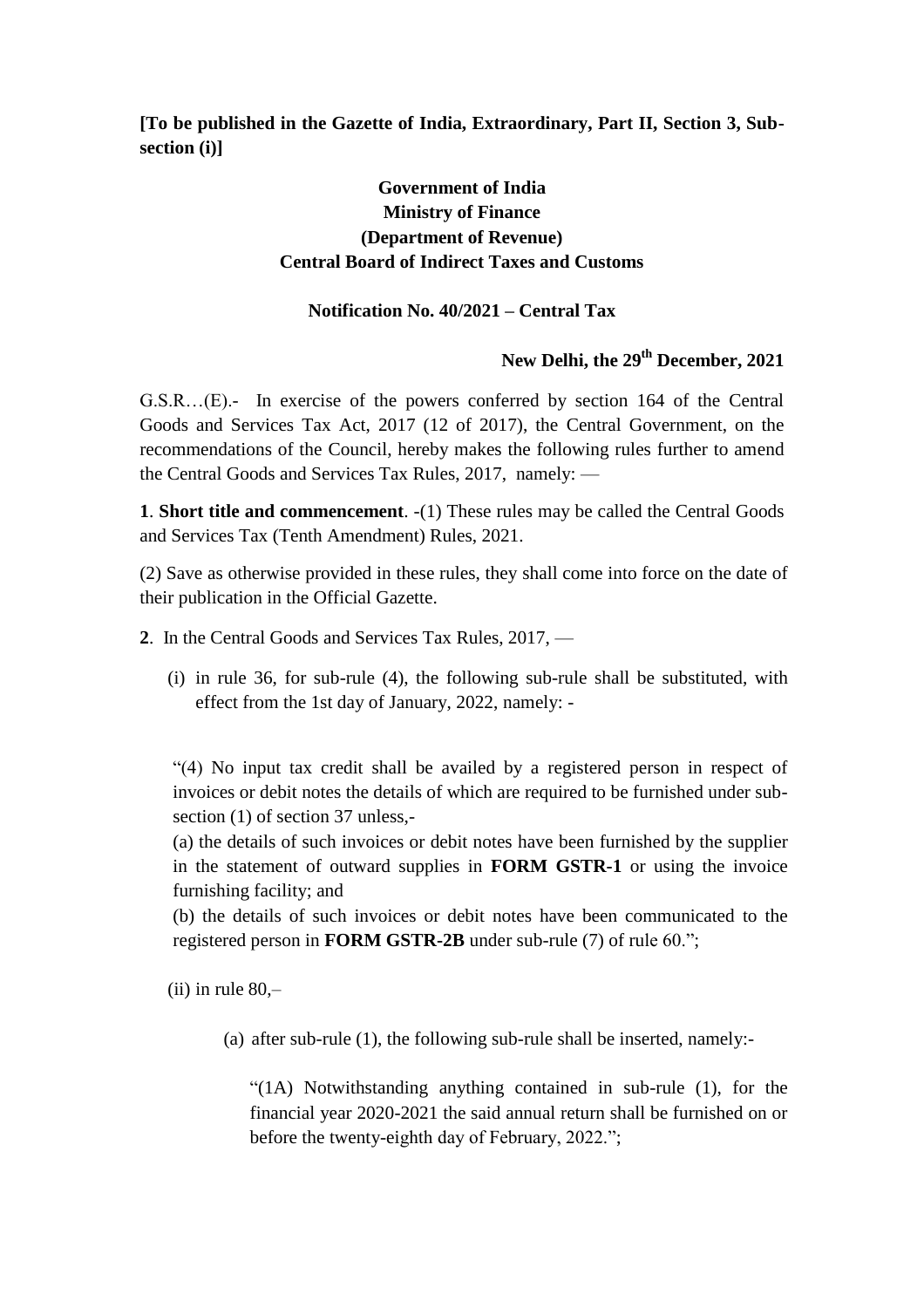(b) after sub-rule (3), the following sub-rule shall be inserted, namely:-

―(3A) Notwithstanding anything contained in sub-rule (3), for the financial year 2020-2021 the said self-certified reconciliation statement shall be furnished along with the said annual return on or before the twenty-eighth day of February, 2022.";

(iii) in rule 95, in sub-rule (3), after clause (c), the following proviso shall be inserted and shall be deemed to have been inserted with effect from the  $1<sup>st</sup>$  day of April, 2021, namely:-

"**Provided** that where Unique Identity Number of the applicant is not mentioned in a tax invoice, the refund of tax paid by the applicant on such invoice shall be available only if the copy of the invoice, duly attested by the authorized representative of the applicant, is submitted along with the refund application in **FORM GST RFD-10**.";

- (iv) in rule 142, with effect from the  $1<sup>st</sup>$  day of January, 2022,-
	- $(a)$  in sub-rule  $(3)$ , for the words and letters, "fourteen days of detention or seizure of the goods and conveyance", the words, brackets and figures, "seven days of the notice issued under sub-section (3) of Section 129 but before the issuance of order under the said sub-section  $(3)$ " shall be substituted;
	- (b) in sub-rule  $(5)$ , for the words, "tax, interest and penalty payable by the person chargeable with tax", the words, "tax, interest and penalty, as the case may be, payable by the person concerned" shall be substituted;
- (v) after rule 144, the following rule shall be inserted with effect from the 1st day of January, 2022, namely:-
	- ―**Recovery of penalty by sale of goods or conveyance detained or seized in transit.- 144A.** (1) Where the person transporting any goods or the owner of such goods fails to pay the amount of penalty under sub-section (1) of section 129 within fifteen days from the date of receipt of the copy of the order passed under sub-section (3) of the said section 129, the proper officer shall proceed for sale or disposal of the goods or conveyance so detained or seized by preparing an inventory and estimating the market value of such goods or conveyance:

**Provided** that where the detained or seized goods are perishable or hazardous in nature or are likely to depreciate in value with passage of time, the said period of fifteen days may be reduced by the proper officer.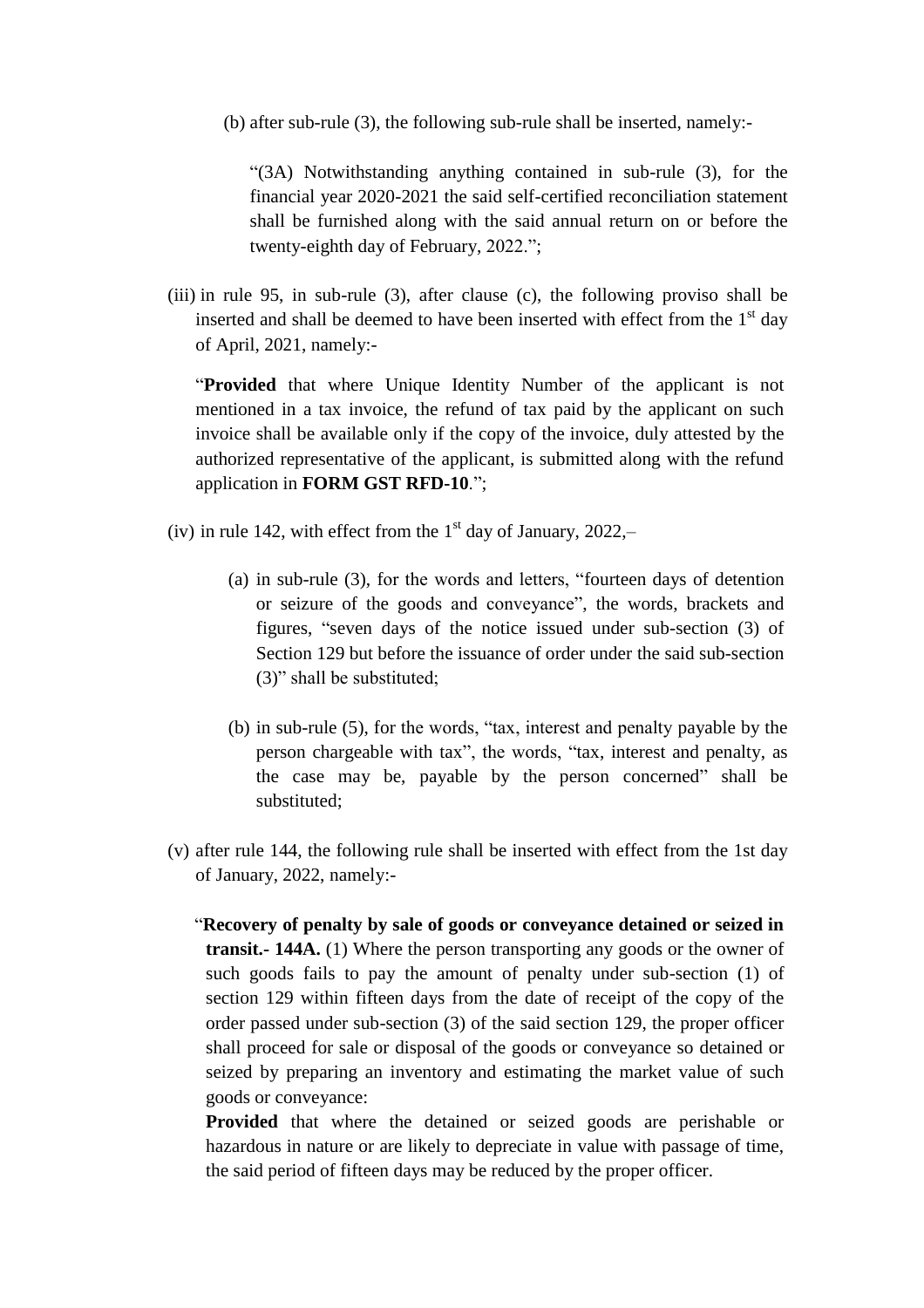(2) The said goods or conveyance shall be sold through a process of auction, including e-auction, for which a notice shall be issued in **FORM GST DRC-10** clearly indicating the goods or conveyance to be sold and the purpose of sale:

**Provided** that where the person transporting said goods or the owner of such goods pays the amount of penalty under sub-section (1) of section 129, including any expenses incurred in safe custody and handling of such goods or conveyance, after the time period mentioned in sub-rule (1) but before the issuance of notice under this sub-rule, the proper officer shall cancel the process of auction and release such goods or conveyance.

- (3) The last day for submission of bid or the date of auction shall not be earlier than fifteen days from the date of issue of the notice referred to in sub-rule (2): **Provided** that where the detained or seized goods are perishable or hazardous in nature or are likely to depreciate in value with passage of time, the said period of fifteen days may be reduced by the proper officer.
- (4) The proper officer may specify the amount of pre-bid deposit to be furnished in the manner specified by such officer, to make the bidders eligible to participate in the auction, which may be returned to the unsuccessful bidders, forfeited in case the successful bidder fails to make the payment of the full amount, as the case may be.
- (5) The proper officer shall issue a notice to the successful bidder in **FORM GST DRC-11** requiring him to make the payment within a period of fifteen days from the date of auction:

**Provided** that where the detained or seized goods are perishable or hazardous in nature or are likely to depreciate in value with passage of time, the said period of fifteen days may be reduced by the proper officer.

- (6) On payment of the full bid amount, the proper officer shall transfer the possession and ownership of the said goods or conveyance to the successful bidder and issue a certificate in **FORM GST DRC-12**.
- (7) The proper officer shall cancel the process and proceed for re-auction where no bid is received or the auction is considered to be non-competitive due to lack of adequate participation or due to low bids.
- (8) Where an appeal has been filed by the person under the provisions of subsection (1) read with sub-section (6) of section 107, the proceedings for recovery of penalty by sale of goods or conveyance detained or seized in transit under this rule shall be deemed to be stayed: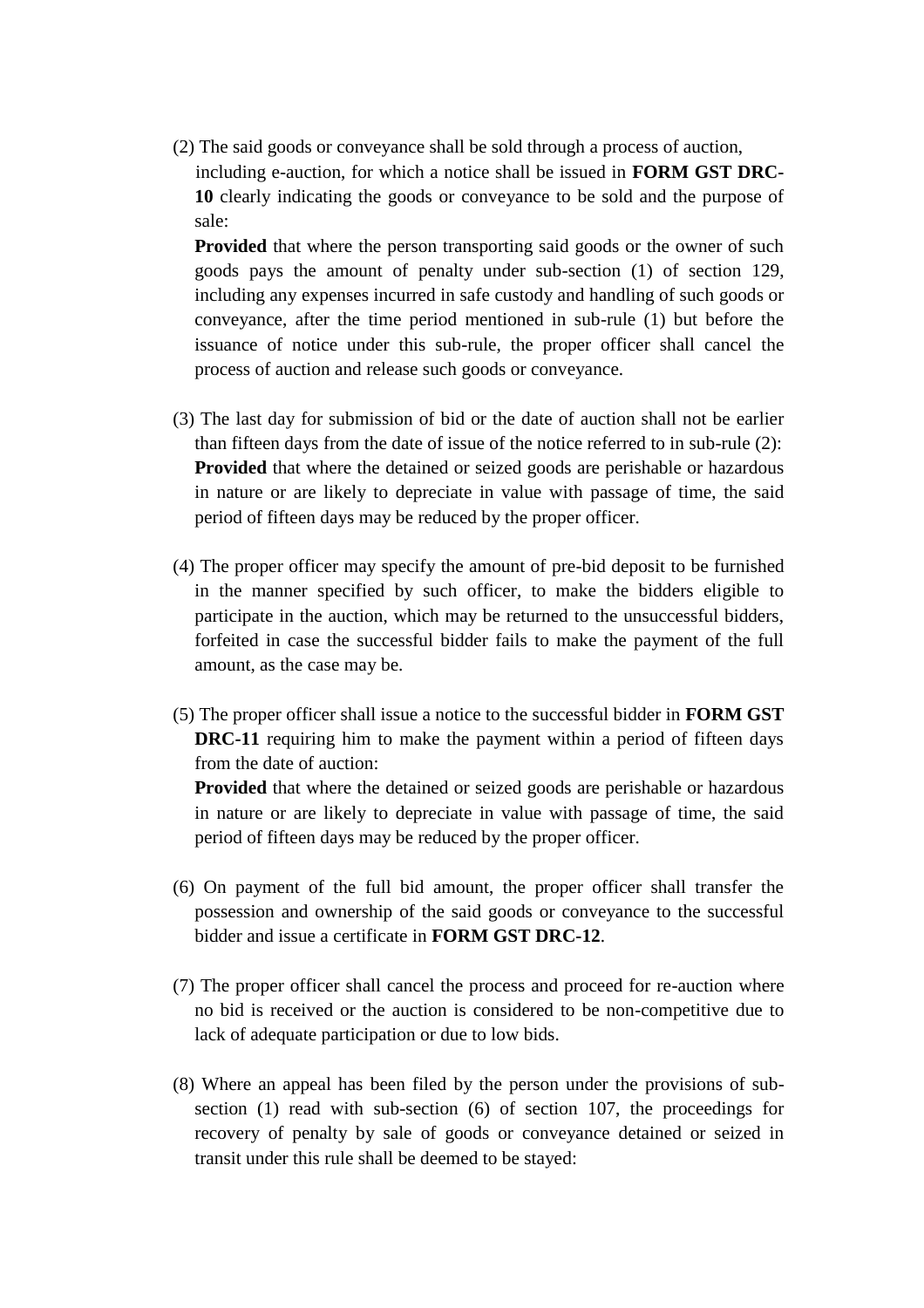**Provided** that this sub-rule shall not be applicable in respect of goods of perishable or hazardous nature. ";

(vi) for rule 154, the following rule shall be substituted with effect from the 1st day of January, 2022, namely:–

# ―**Disposal of proceeds of sale of goods or conveyance and movable or immovable property.–**

**154.** (1) The amounts so realised from the sale of goods or conveyance,

movable or immovable property, for the recovery of dues from a defaulter or for recovery of penalty payable under sub-section (3) of section 129 shall,-

(a) first, be appropriated against the administrative cost of the recovery process;

(b) next, be appropriated against the amount to be recovered or to the payment of the penalty payable under sub-section (3) of section 129, as the case may be;

(c) next, be appropriated against any other amount due from the defaulter under the Act or the Integrated Goods and Services Tax Act, 2017 or the Union Territory Goods and Services Tax Act, 2017 or any of the State Goods and Services Tax Act, 2017 and the rules made thereunder; and

(d) the balance, if any, shall be credited to the electronic cash ledger of the owner of the goods or conveyance as the case may be, in case the person is registered under the Act, and where the said person is not required to be registered under the Act, the said amount shall be credited to the bank account of the person concerned;

(2) where it is not possible to pay the balance of sale proceeds, as per clause (d) of sub-rule (1), to the person concerned within a period of six months from the date of sale of such goods or conveyance or such further period as the proper officer may allow, such balance of sale proceeds shall be deposited with the Fund;

(vii) in rule 159, with effect from the 1st day of January, 2022,–

 $(a)$  in sub-rule  $(2)$ -

 $(A)$  after the words "copy of the order of attachment", the words, letters and figures "in **FORM GST DRC-22**" shall be inserted; (B) after the words "Commissioner to that effect.", the words and figures, "and a copy of such order shall also be sent to the person whose property is being attached under section 83" shall be inserted;

## $(b)$  in sub-rule  $(3)$ -

 $(A)$  for the words "and if the taxable person", the word "and if the person, whose property has been attached," shall be substituted;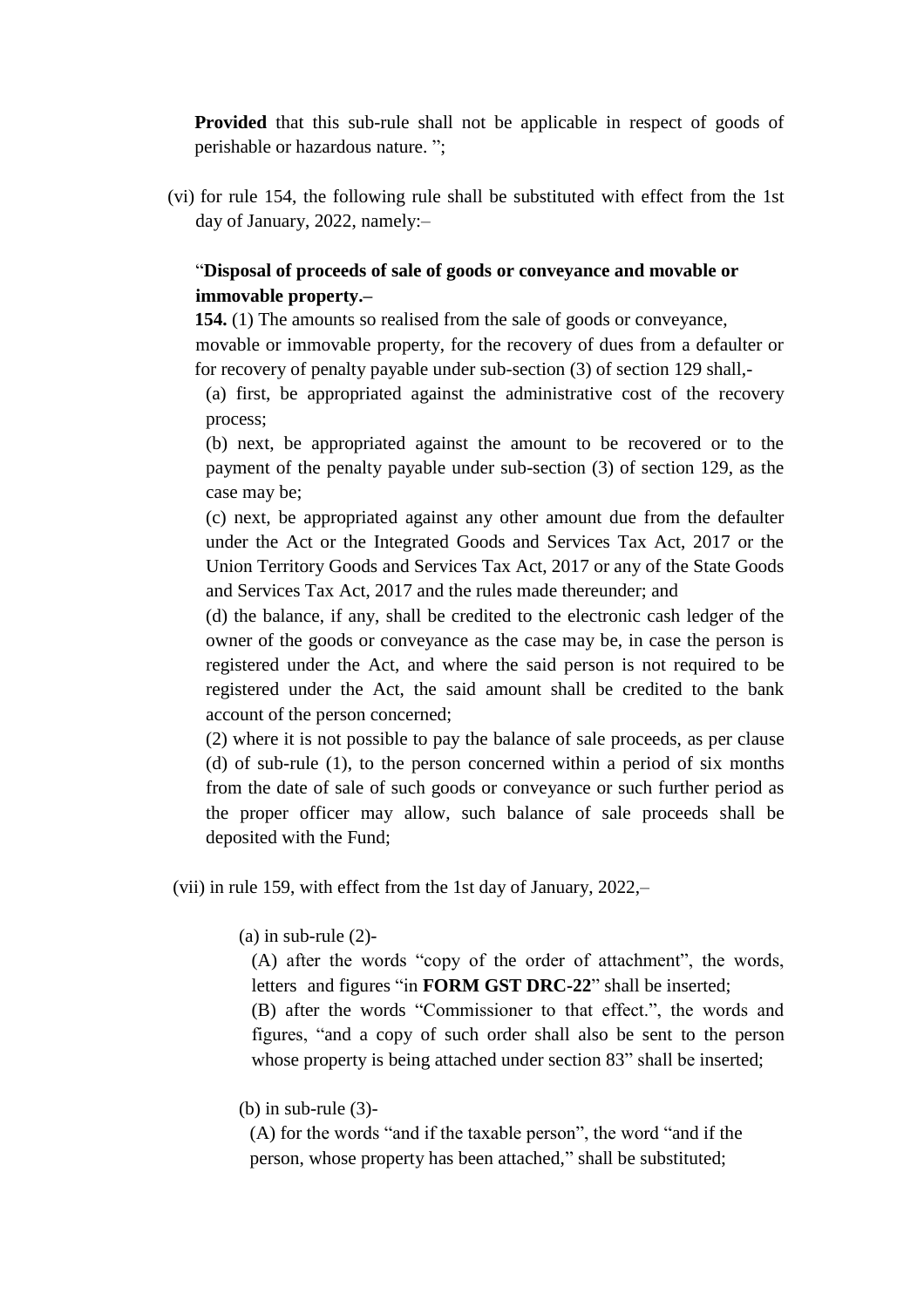(B) for the words "by the taxable person", the words, "by such person" shall be substituted;

 $(c)$  in sub-rule  $(4)$ , for the words "the taxable person" occurring at both the places, the words "such person" shall be substituted;

(d) in sub-rule  $(5)$ , for the words brackets and figure  $\cdot$ , within seven days of the attachment under sub-rule  $(1)$ , file an objection", the words, letters and figures "file an objection in **FORM GST DRC-22A**" shall be substituted;

(viii) for "**FORM GST DRC-10"**, the following form shall be substituted, with effect from the 1st day of January, 2022, namely:–

#### ―**FORM GST DRC – 10**

*[See rule 144(2)&144A]*

#### **Notice for Auction under section 79 (1) (b) or section 129(6) of the Act**

Demand order no.: Date: Date: Period:

Whereas an order has been made by me for sale of the attached or distrained goods specified in the Schedule below for recovery of Rs…….... and interest thereon and admissible expenditure incurred on the recovery process in accordance with the provisions of section 79.

Or

Whereas the goods or conveyance detained or seized under Section 129 are liable for sale or disposal in accordance with the provisions of sub-section (6) of Section 129 for recovery of penalty of Rs…… payable under sub-section (3) of section 129 and the expenses incurred in safe custody and handling of such goods or conveyance and other administrative expenses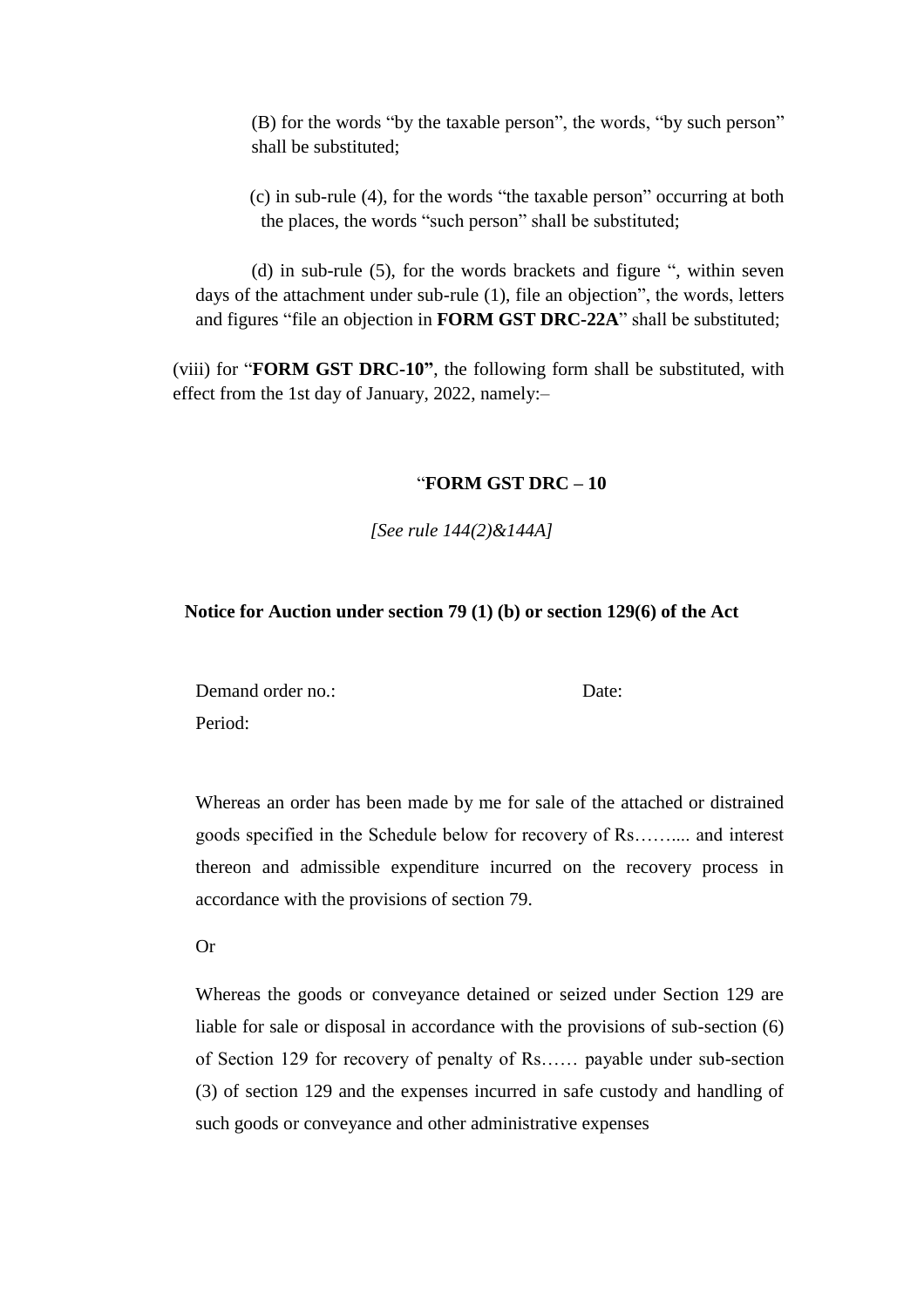The sale will be by public auction and the goods and/or conveyance shall be put up for sale in the lots specified in the Schedule. The sale will be of the right, title and interests of the defaulter. And the liabilities and claims attached to the said properties, so far as they have been ascertained, are those specified in the Schedule against each lot.

The auction will be held on …….. at…. AM/PM.

The price of each lot shall be paid at the time of sale or as per the directions of the proper officer/ specified officer and in default of payment, the goods and/or conveyance shall be again put up for auction and resold.

| Schedule |  |
|----------|--|
|          |  |

| Serial No. | Description of goods or<br>conveyance | Quantity |
|------------|---------------------------------------|----------|
|            |                                       |          |
|            |                                       |          |

| Place: | Signature     |
|--------|---------------|
| Date:  | Name          |
|        | Designation:" |

(ix) in **FORM GST DRC-11**, with effect from the 1st day of January, 2022, -

- (a)for the words, figures, letter and brackets "See rule  $144(5)$  &  $147(12)$ ", the words, figures and brackets "See rule  $144(5)$ ,  $144A$  and  $147(12)$ " shall be substituted;
- (b) for the word "goods", the words "goods or conveyance" shall be substituted;
- (x) in **FORM GST DRC-12**, with effect from the 1st day of January, 2022-
	- (a) for the words, figures, brackets and letter "See rule  $144(5)$  &  $147(12)$ ", the words, figures and brackets "See rule  $144(5)$ , 144A and  $147(12)$ " shall be substituted;
	- (b) for the word "goods", wherever it occurs, the words "goods or conveyance" shall be substituted;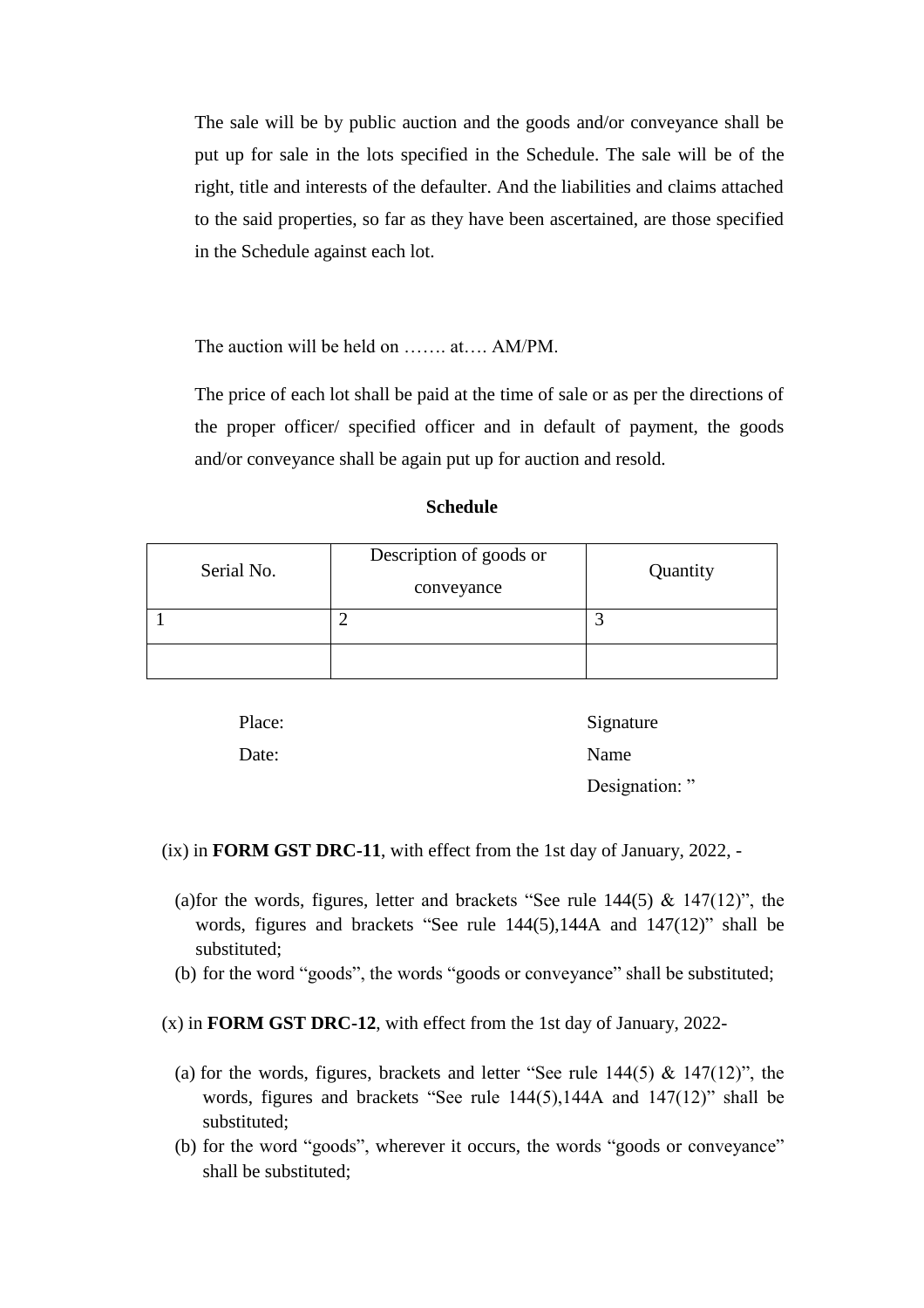(c) after the words, figures, brackets and letters "provisions of section 79(1)(b)/(d)", the words, figures and brackets "or section  $129(6)$ " shall be inserted;

(xi) for **FORM GST DRC-22**, the following form shall be substituted, with effect from the 1st day of January, 2022, namely:-

### **"FORM GST DRC -22**

*[See rule 159(1)]*

Reference No.:

Date:

To

Name

and **Address** 

(Bank/ Post Office/Financial Institution/Immovable property registering authority/ Regional Transport Authority/Other Relevant Authority)

#### **Provisional attachment of property under section 83**

It is to inform that M/s ------------------------- (name) having principal place of business at ------------

------(address) bearing registration number as -------------- (GSTIN/ID), PAN is a registered taxable person under the  $<<$ SGST/CGST $>>$ Act.

or

|              | No. $\dots$ $\dots$ $\dots$ $\dots$ $\dots$ $\dots$ is a person specified under sub-section (1A) of |  |
|--------------|-----------------------------------------------------------------------------------------------------|--|
| Section 122. |                                                                                                     |  |

Proceedings have been launched against the aforesaid person under section << --------------------------------------------->> of the said Act to determine the tax or any other amount due from the said person. As per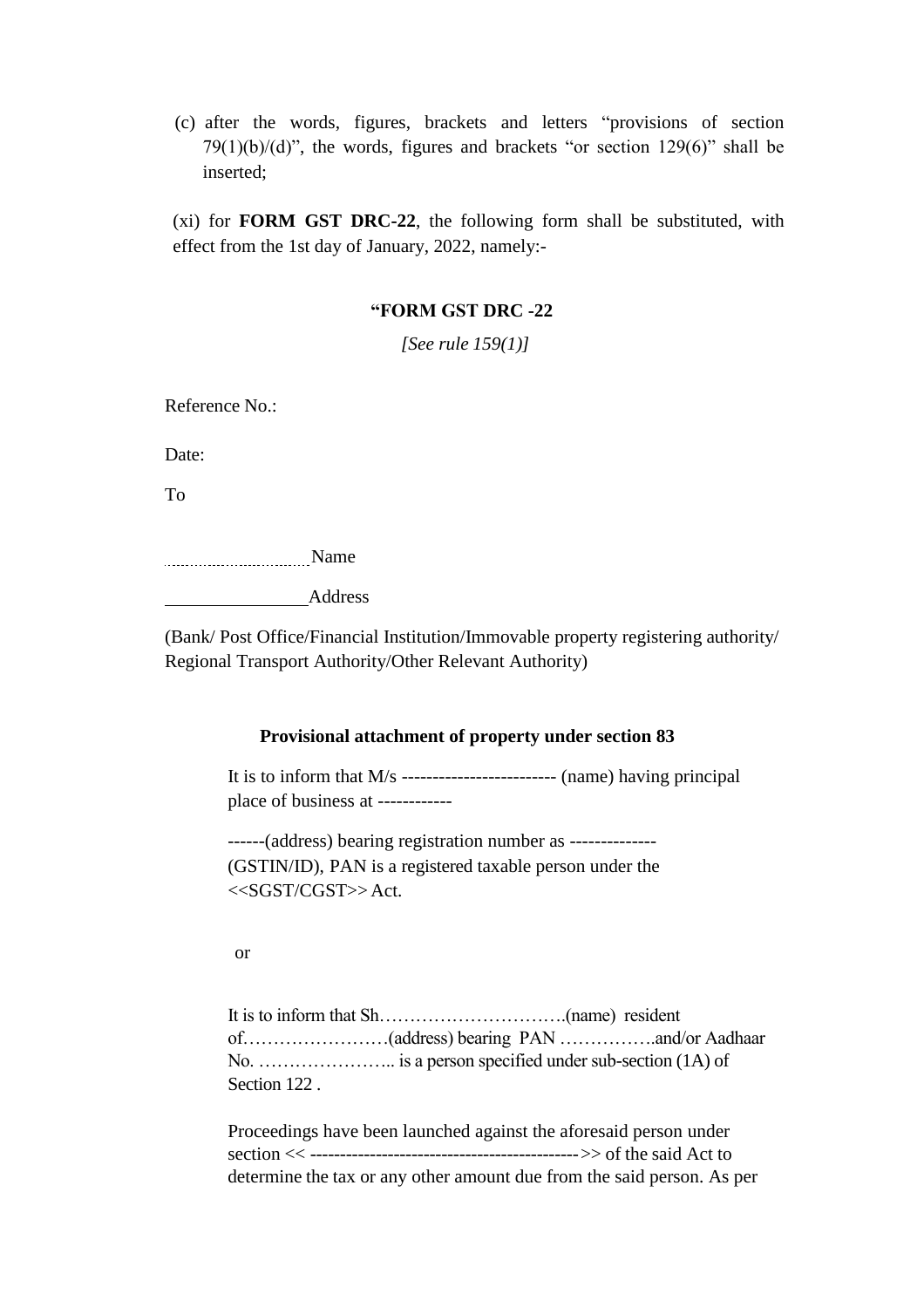information available with the department, it has come to my notice that the said person has a -

```
<<saving / current / FD/RD / depository >>account in your << 
bank/post office/financial institution \gg having account no. << A/cno. \gg;
```
or

property located at  $<<$  property ID & location $>>$ .

 or Vehicle No. ……………… <<description>> or Others (please specify) ..................<<<description>>

> In order to protect the interests of revenue and in exercise of the powers conferred under section 83 of the Act, I -------------- (name), ------------------------------ (designation), hereby provisionally attach the aforesaid account / property.

No debit shall be allowed to be made from the said account or any other account operated by the aforesaid person on the same PAN without the prior permission of this department.

or

The property mentioned above shall not be allowed to be disposed of without the prior permission of this department.

> Signature Name Designation

Copy to (person)"

(xii) in **FORM GST DRC-23**, with effect from the 1st day of January, 2022,–

(a) after "/Immovable property registering authority", the following shall be inserted, namely:–

"/ Regional Transport Authority/Other Relevant Authority";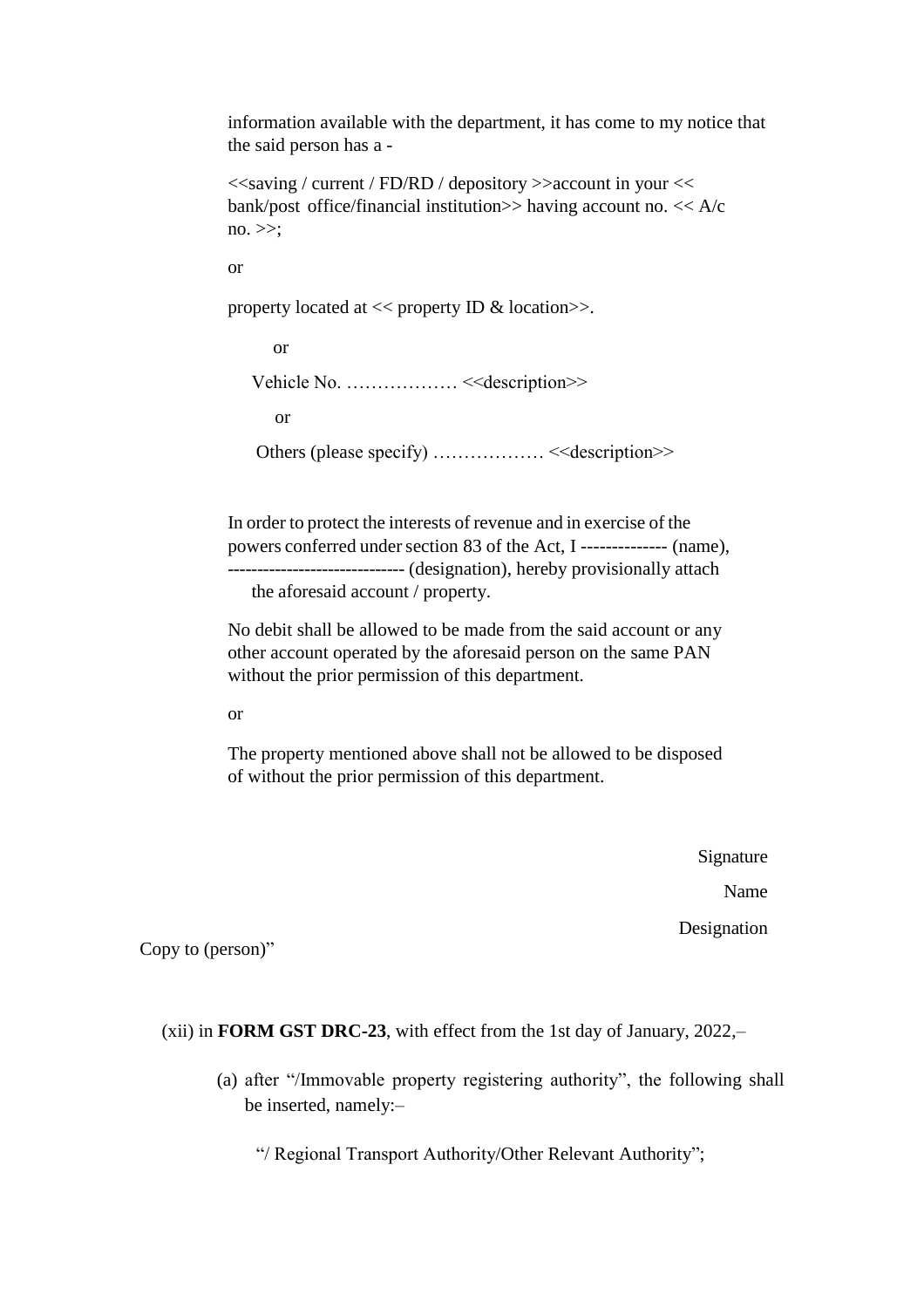- (b) for the words "proceedings pending against the defaulting person which warrants the", occurring at both the places, the words, "requirement of" shall be substituted;
- (xiii) in **FORM APL-01**, in entry number 15, for the table under clause(a), the following table shall be substituted, with effect from the 1st day of January, 2022, namely:-

| Particulars         |          | Central | State/ | Integrated | Cess | Total     |                  |
|---------------------|----------|---------|--------|------------|------|-----------|------------------|
|                     |          | tax     | UT     | tax        |      | amount    |                  |
|                     |          |         | tax    |            |      |           |                  |
|                     |          |         |        |            |      | $\,<$     |                  |
|                     | Tax/     |         |        |            |      | total     |                  |
|                     | Cess     |         |        |            |      | >         |                  |
|                     |          |         |        |            |      |           |                  |
|                     |          |         |        |            |      | $\,<$     |                  |
|                     | Interest |         |        |            |      | total     |                  |
|                     |          |         |        |            |      | $\,>$     |                  |
| (a)                 |          |         |        |            |      | $<$ total |                  |
| Admitted            | Penalty  |         |        |            |      | $\rm{>}$  |                  |
| amount              |          |         |        |            |      |           |                  |
|                     |          |         |        |            |      | $\,<$     |                  |
|                     | Fees     |         |        |            |      | total     |                  |
|                     |          |         |        |            |      | $\rm{>}$  |                  |
|                     |          |         |        |            |      | $\,<\,$   |                  |
|                     | Other    |         |        |            |      | total     | $\,<\,$<br>total |
|                     | charges  |         |        |            |      | $\,>$     |                  |
|                     |          |         |        |            |      |           | $\,>$            |
| $(b)$ Pre-          |          |         |        |            |      |           |                  |
| deposit             |          |         |        |            |      |           |                  |
| $(10\% \text{ of }$ |          |         |        |            |      |           |                  |
| disputed            |          |         |        |            |      |           |                  |
| tax/cess            |          |         |        |            |      |           |                  |
| but not             | Tax/     |         |        |            |      | $<\,$     |                  |
| exceeding           | Cess     |         |        |            |      | total     |                  |
| Rs. 25              |          |         |        |            |      | $\rm{>}$  |                  |
| crore each          |          |         |        |            |      |           |                  |
| in respect          |          |         |        |            |      |           |                  |
| of CGST,            |          |         |        |            |      |           |                  |
| SGST or             |          |         |        |            |      |           |                  |
| cess, or not        |          |         |        |            |      |           |                  |
| exceeding           |          |         |        |            |      |           |                  |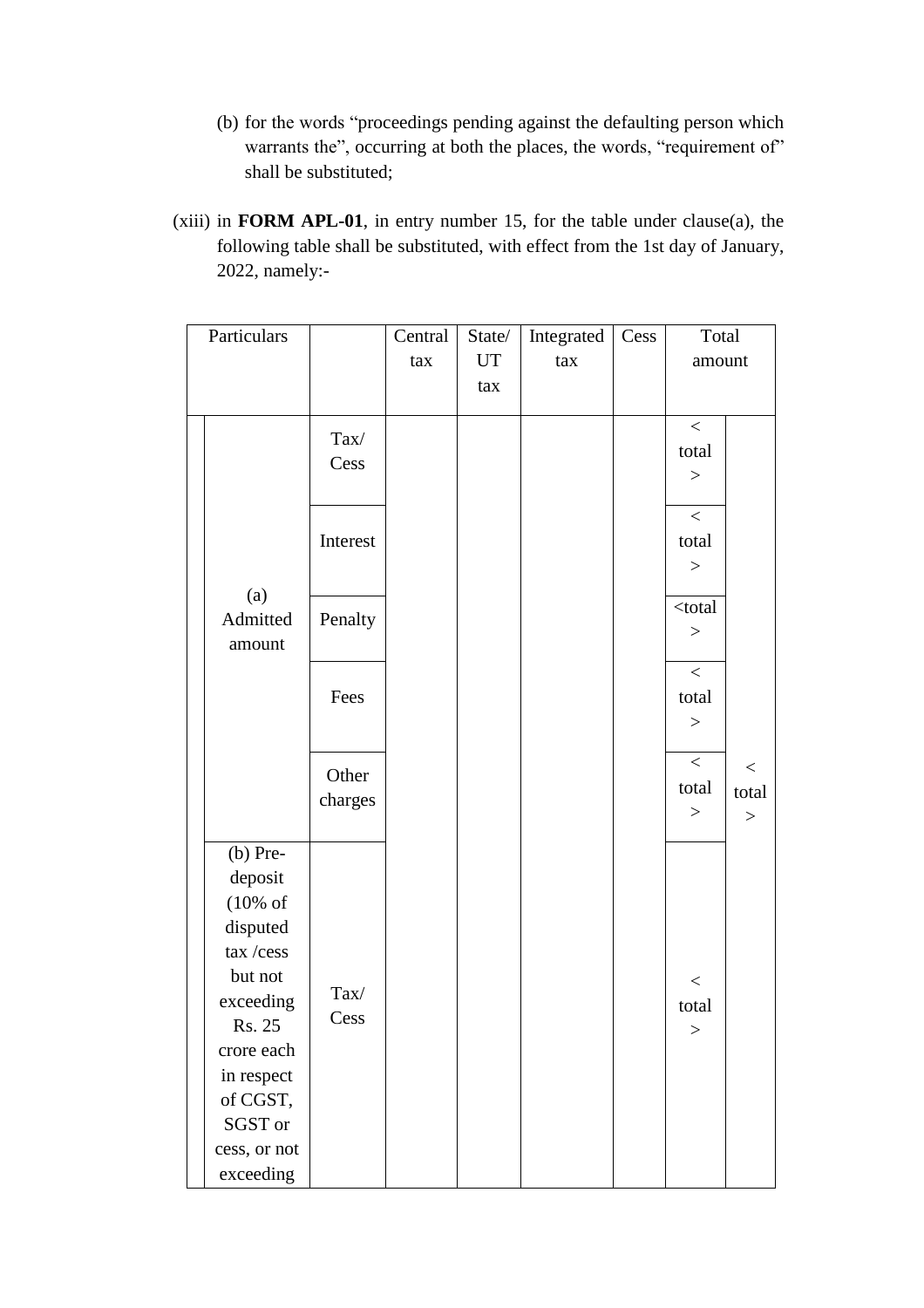| Rs. 50        |         |  |  |        |  |
|---------------|---------|--|--|--------|--|
| crore in      |         |  |  |        |  |
| respect of    |         |  |  |        |  |
| IGST and      |         |  |  |        |  |
| Rs. 25        |         |  |  |        |  |
| crore in      |         |  |  |        |  |
| respect of    |         |  |  |        |  |
| cess)         |         |  |  |        |  |
|               |         |  |  |        |  |
| $(c)$ Pre-    |         |  |  |        |  |
| deposit in    |         |  |  | $\lt$  |  |
| case of sub-  |         |  |  |        |  |
| section $(3)$ | Penalty |  |  | total  |  |
| of section    |         |  |  | $>$ "; |  |
| 129           |         |  |  |        |  |
|               |         |  |  |        |  |

(xiv) after **FORM GST DRC-22**, the following form shall be inserted with effect from the 1st day of January, 2022, namely:-

### **"FORM GST DRC – 22A**

[See rule 159(5)]

Reference No.: Date: ARN No. of Order in FORM GST DRC-22:

To

 The Pr. Commissioner/Commissioner ……………………(Jurisdiction)

**Application for filing objection against provisional attachment of property**

Whereas, an order in FORM GST DRC-22 has been issued for provisional attachment of the following property under the provisions of section 83 of the Act vide ARN No…………………………

| $\sim$ T <sub>p</sub><br>$\sqrt{ }$<br>--- |  |
|--------------------------------------------|--|
|                                            |  |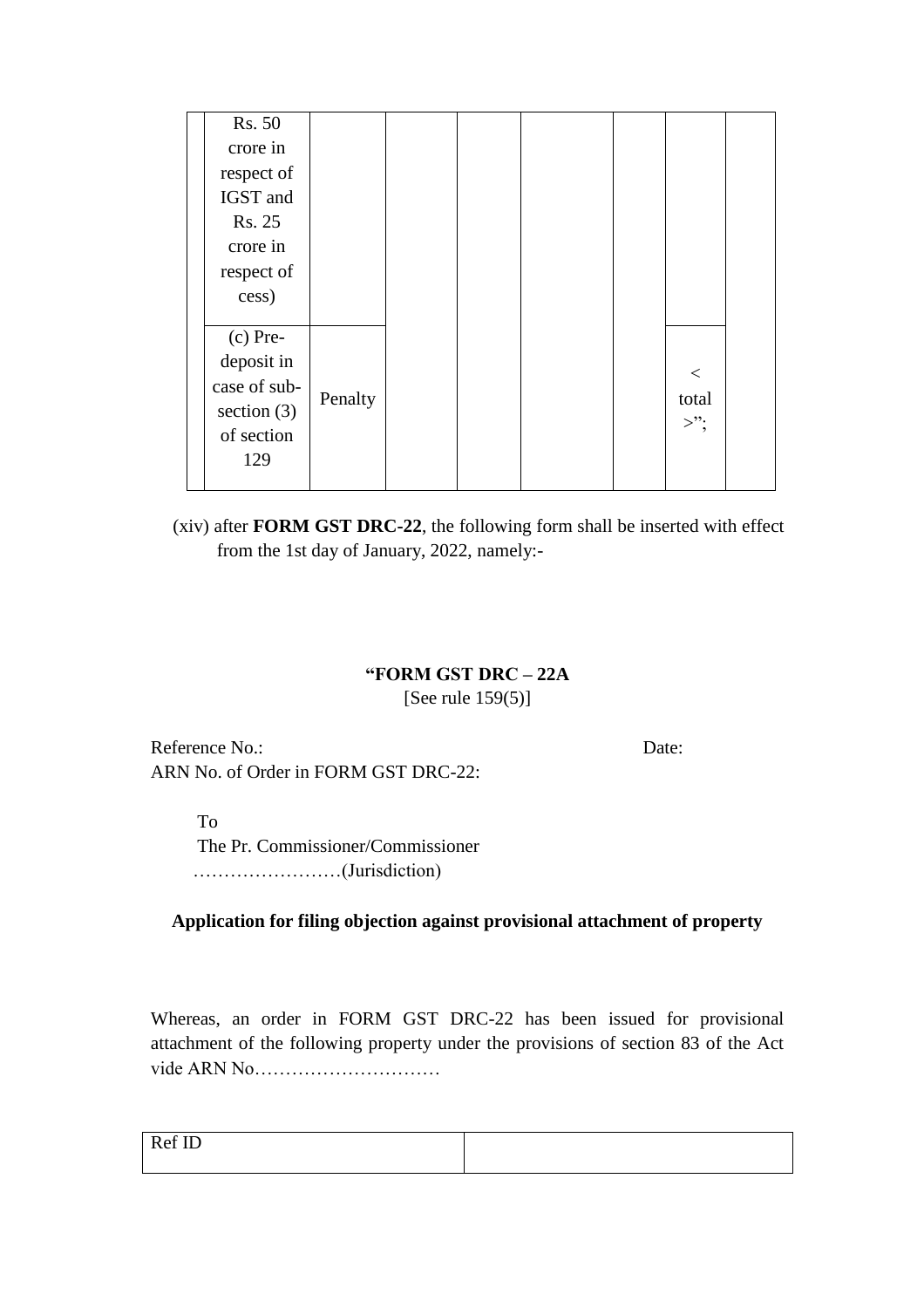| Property provisionally attached | $<<$ property id & location $>>$                           |
|---------------------------------|------------------------------------------------------------|
| Account provisionally attached  | saving/current/FD/RD/depository<br><<<br>$account no \geq$ |
| Vehicle provisionally attached  | < <vehicle details="">&gt;</vehicle>                       |
| Any other property              | $<<$ details $>>$                                          |

2. In accordance with the provisions of Rule 159(5) of the CGST Rules , 2017, I hereby submit my objection on the basis of following facts and circumstances.

<<……………………………….>>

<<…Documents to be uploaded…>>

Verification

.

I hereby solemnly affirm and declare that the information given herein above is true and correct to the best of my knowledge and belief and nothing has been concealed therefrom.

Name-GSTIN (in case of registered person)- PAN and/or Aadhaar No. (in case of others)- Place – Date – Signature of Authorized Signatory".

[F. No. CBIC-20013/7/2021-GST]

(Rajeev Ranjan)

Under Secretary to the Government of India